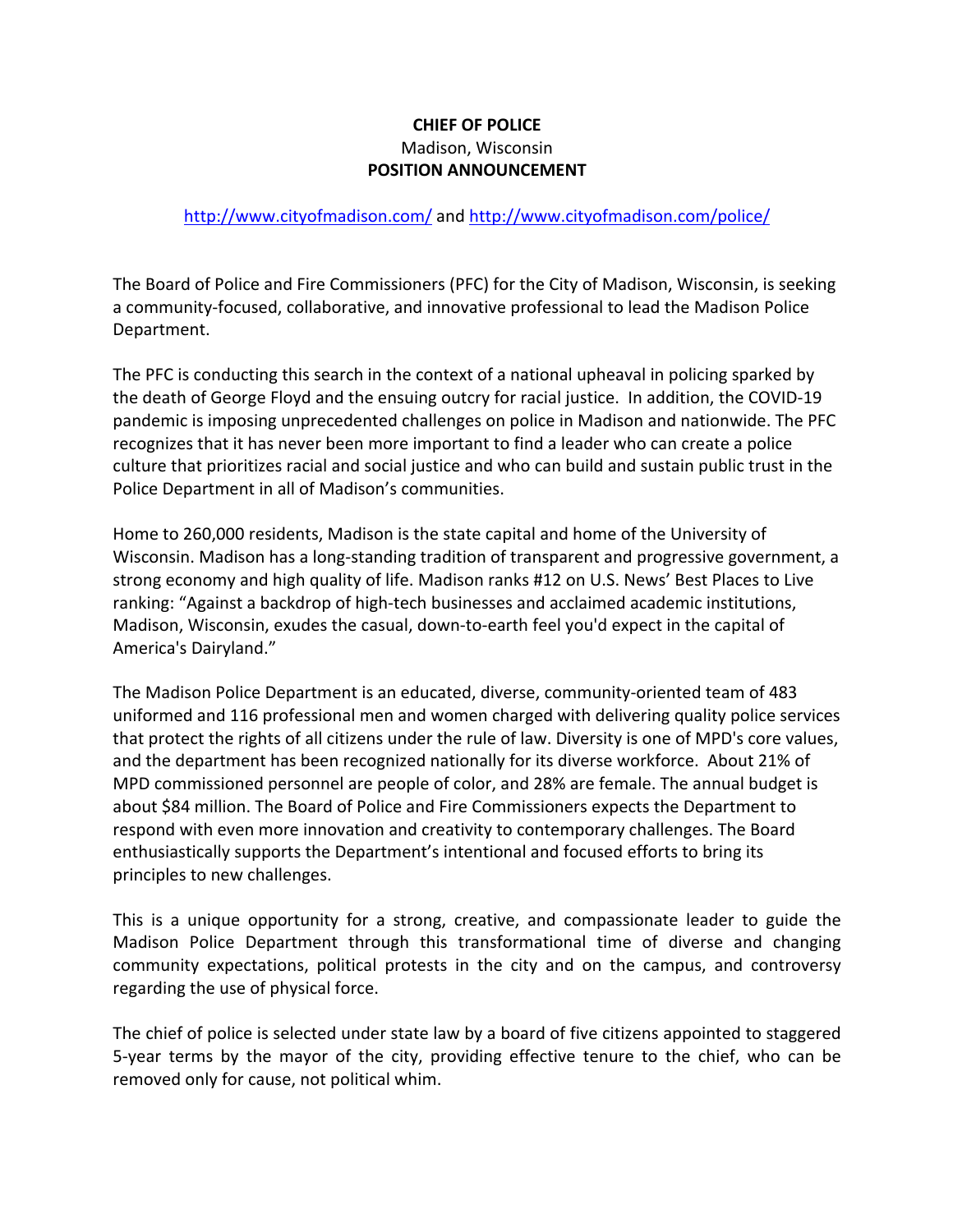The police chief, who reports to the mayor, must possess:

- $\triangleright$  An unwavering commitment to transparency and accountability.
- $\triangleright$  A contemporary leadership style that is deeply rooted in community policing.
- $\triangleright$  The ability to effectively engage and build trust in the community and with the members of the Madison Police Department.
- Ø An understanding of and commitment to the recommendations contained in the *Final Report of the President's Task Force on 21st Century Policing*.
- $\triangleright$  An openness to new information and different perspectives, and a willingness to consider new solutions to persistent public safety problems.
- $\triangleright$  A demonstrated aptitude for seeking creative, partnership-driven approaches that improve community health and safety.
- $\triangleright$  A professional and personal track record that demonstrates an ethos of community engagement and collaborative problem-solving.
- $\triangleright$  A verifiable history of being responsive to the needs of the community.
- $\triangleright$  Experience and demonstrated success building strong relationships of trust, mutual understanding, and accountability with other city officials, within the community, among rank and file officers, and with local and regional public safety partners.
- $\triangleright$  Demonstrated commitment to and experience of engaging with diverse communities.
- $\triangleright$  A relentless commitment to the training and development of staff, particularly for those on the front lines with an emphasis on implicit bias training, de-escalation and the delivery of safe and effective service.
- $\triangleright$  Impressive experience serving at higher ranks with the demonstrated ability to lead and inspire a multigenerational workforce.
- $\triangleright$  A history of developing and maximizing the talent in their department and being dedicated to developing future generations of leaders at all ranks.
- $\triangleright$  Strong interpersonal skills, and a demonstrated commitment to being visible, available, and approachable within the department and in the community.
- $\triangleright$  An excellent ability and commitment to communicate with both internal and external stakeholders, in person, in group settings, and using social media.